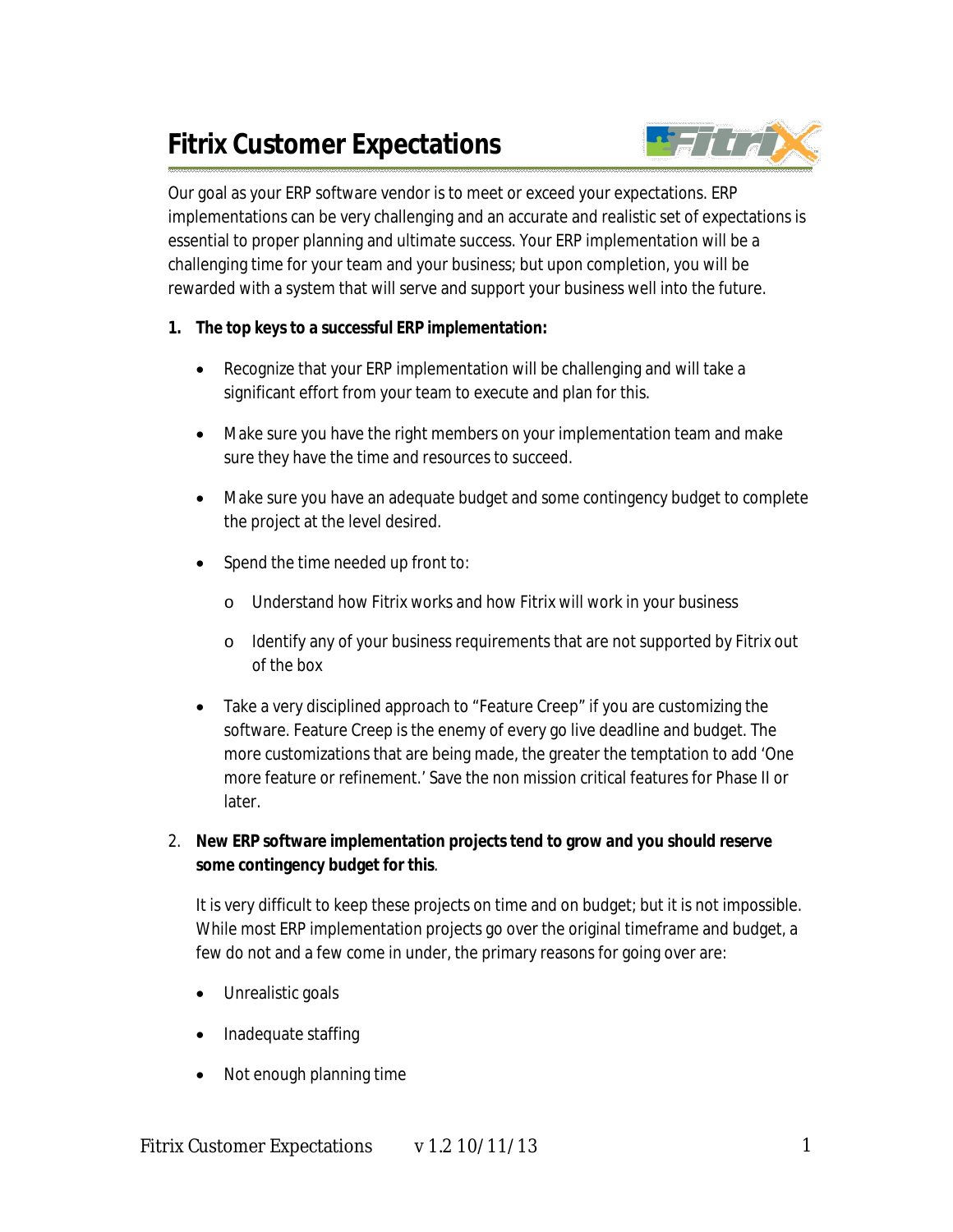- Not enough needs analysis
- The customer relying on Fourth Generation to identify every feature and requirement (this has to be a joint effort)
- Increase in scope of custom features needed (scope creep), including:
	- o Features not identified
	- o Features included in scope; but whose complexity increases beyond the initial scope.
- Data conversion effort complexities emerge and/or your team needs more support from FGSS than planned.
- Additional implementation assistance if your team wants or needs more assistance than planned (some customers rely more on FGSS for support than others, this varies widely by customer)

# **3. There are many things you can do to reduce your implementation cost and shorten your timeframe, the significant areas are:**

- Make sure you have a strong and complete team in place
- Make sure you assign a strong project manager that has time to do this job.
- Sufficient planning time improves the quality of every other part of the effort
- Do a thorough needs analysis up front
- Set milestones that can be measured and checked off to keep your project on track.
- Document all special requirements carefully before making requests
- Conduct your own training ahead of or in place of a paid training class.
	- o Have users read all of the relevant Fitrix user guides and other documentation
	- o Have users try out all of the software operations independently
	- o Have each user do a self study of the training guide for each module they will use, including practicing all lab exercises using the Fitrix training login
- Keep your data conversion effort to a minimum
- Do not make or request any customizations that are not mission critical, save these until after you are live on the software.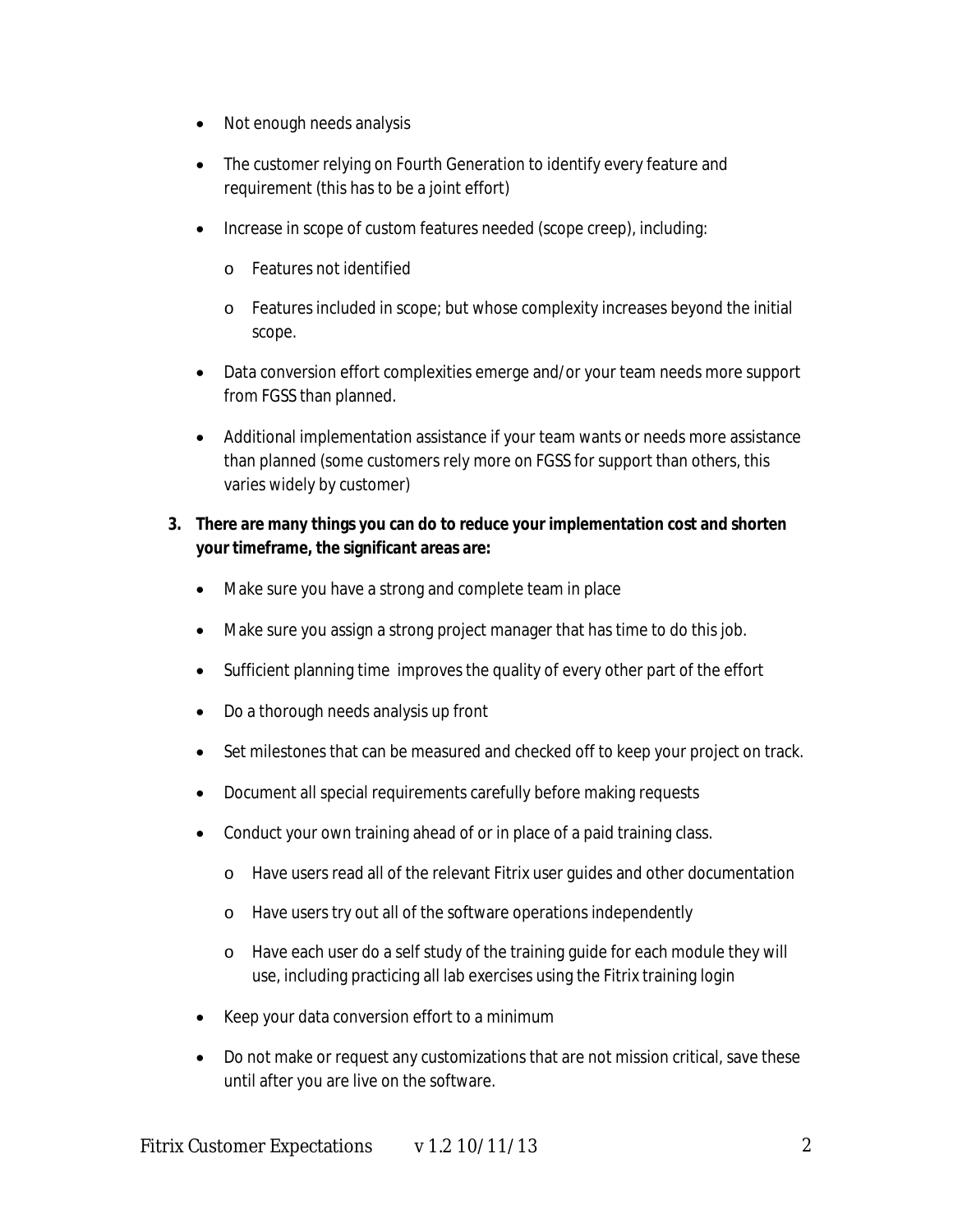- Come prepared to all meetings with FGSS, table any internal policy and design decisions that don't need our input for a follow-up meeting.
- Conduct user acceptance testing and a parallel test to avoid costly surprises during and immediately after go-live.

# **4. The success of any fully vendor supported ERP implementation depends equally on you and on your vendor**

- A fully supported ERP implementation is one where the vendor has been fully engaged to provide the complete range of implementation services
- If both parties do not take equal responsibility for the many steps of this process, it will not meet expectations.
- Even when Fourth Generation has been fully engaged to support your ERP implementation, there are many aspects of the project that are out of our control that can lead to budget and timeframe overruns (most of these are covered in expectations elsewhere in this document)

# **5. The success of any partially vendor supported ERP implementation depends primarily on you.**

- A partially vendor supported ERP implementation is one where the customer is managing the project and engaging the vendor only for specific areas of the implementation.
- Fourth Generation is glad to participate in this way but can only take responsibility for each individual task we are asked to perform and not for the project as a whole.

## **6. Your team is critical to success and must include the following roles and proficiencies:**

- Project manager (see details below)
- Data conversion
- I.T. / Systems administration
- Training coordinator
- Testing coordinator (for any customizations)
	- o Testing team to include key users from each department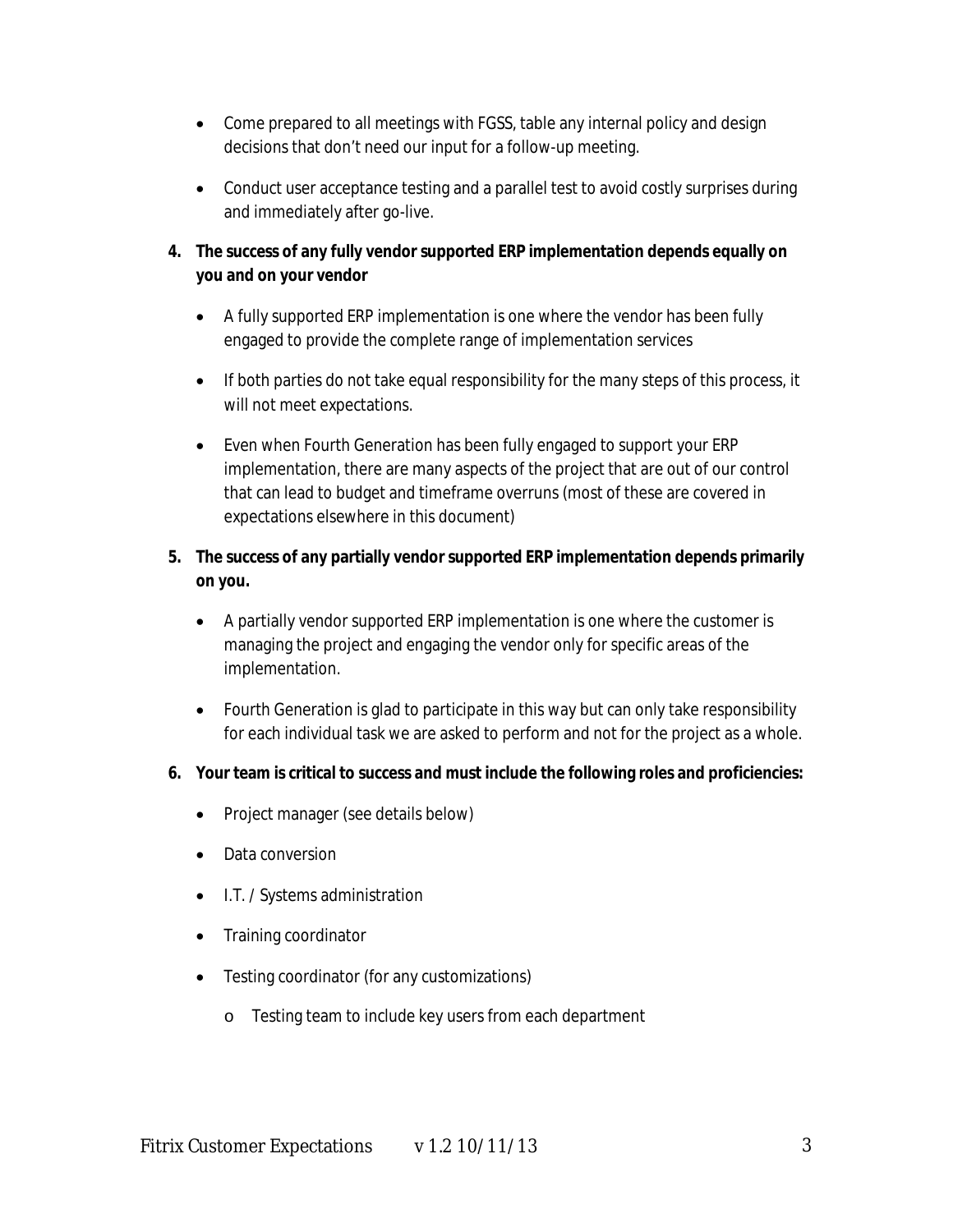## **7. The Fourth Generation Project Manager:**

- We strongly recommend that you budget for engaging a Fourth Generation project manager (we will require this for any project with which we are significantly involved). For a typical ERP implementation we recommend budgeting about 10% of total services for the Project Manager. This will be the most effective money you spend on the project, as it will make the other 90% of the services, as well as your own team, more efficient.
- We bill for 100% of your project manager's time involved with your project. For a fully vendor supported ERP implementation typical duties include:
	- o Internal customer project turn over meeting. Your Fourth Generation project manager will meet with the rest of your Fourth Generation project team to review the overall project plan and roles and begin coordination of tasks at the initial launching of the project.
	- o Customer project launch meeting. Your Fourth Generation project team will meet with your project team to review the major tasks involved in implementing your software and to begin assigning roles and target dates.
	- o Project and task reviews. Your Fourth Generation project manager will review all tasks, plans, budgets, and deadlines on an on-going basis and will notify you and/or take corrective actions where needed. Depending on the size and complexity of the project this may be monthly, weekly, or even daily.
	- o Coordination of your questions and issues with the rest of the FGSS team.
	- o Emails and phone calls covering project status and coordination of resources and project planning
	- o Generation of periodic project budget reports including an overall summary of the entire project that shows what was approved, actual costs to date and projected costs to complete your project.
	- o Periodic project status and planning meetings with your team. Depending on the size and complexity of your project this can range from a 30 minute call once a month to a 2 hour weekly conference call with the key team members from Fourth Generation and your company

## **8. You must assign a project manager from your team**

 For your ERP implementation to be successful you will need to assign a project manager from your team to manage your part of the project and oversee the entire project.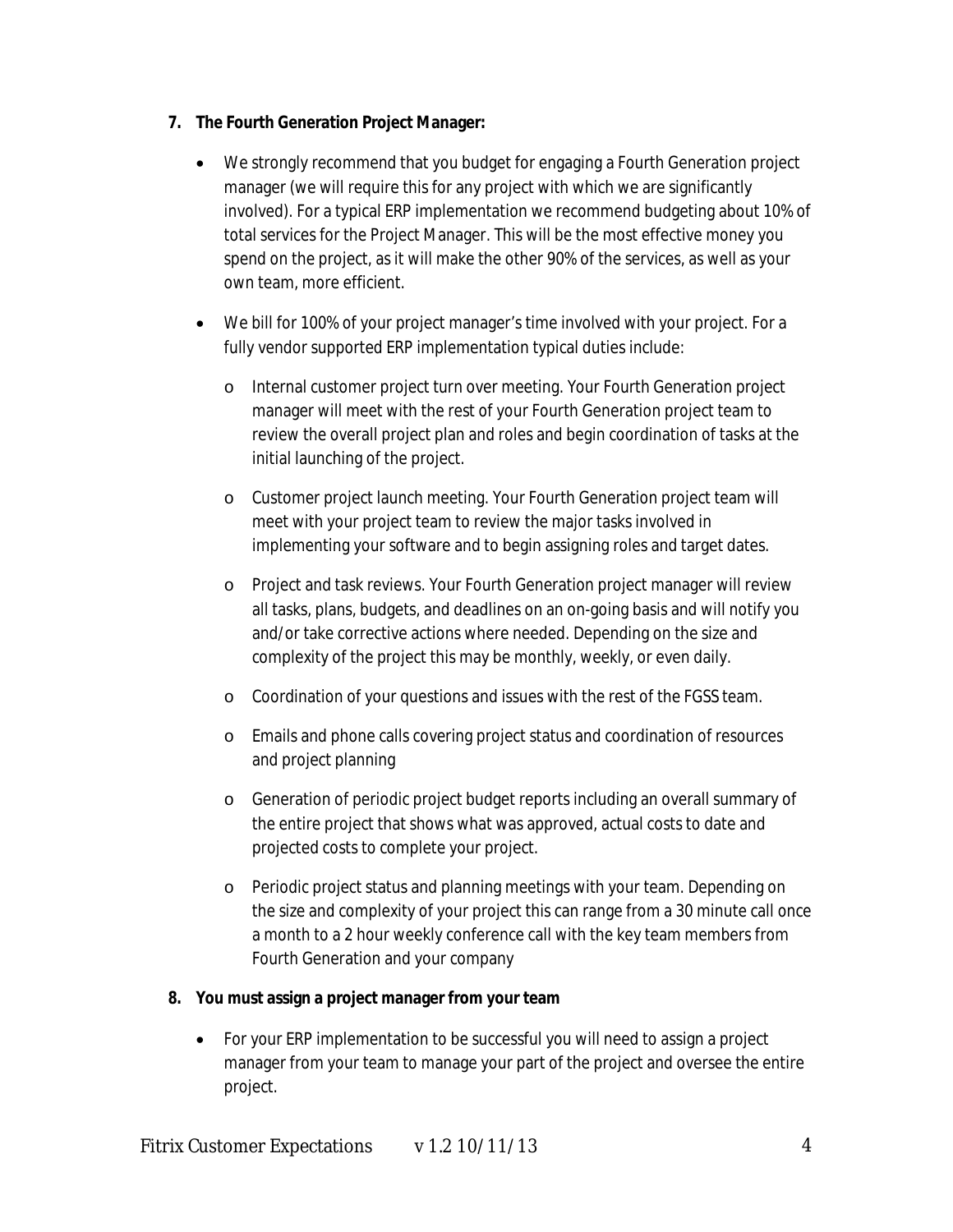- Even if you have engaged Fourth Generation in a full support role you will still need a strong project manager, as there are many aspects of the project that you are fully responsible for and many others which you will share responsibility with Fourth Generation.
- Your project manager needs to meet the following requirements:
	- o Must have the time needed to manage the project. Normally this ranges from 1/2 of their time to all of their time during the implementation cycle.
	- o Must take responsibly for the success of the project
	- o Must have a good general understanding of your business and be able to bring in experts from your team to cover all areas to be automated.
	- o Must have good communication skills, both written and oral
	- o Must be detail oriented

## **9. Fitrix (as any ERP system) may not have every feature you need or want out of the box.**

There are several ways to address missing features

- Add the feature as a custom feature
- Add the feature as a Feature Program Feature (Fourth Generation will add the feature to the Fitrix Product on your schedule at a greatly reduced and fixed cost if we agree that it improves the product for everyone)
- Develop a manual work-around for the feature

## **10. A sufficient amount of Needs Analysis is essential to a successful ERP implementation**

The amount and levels of needs analysis required will vary greatly for different customers. A thorough needs analysis is very important to ensure that the mission critical features required for go-live are identified. Fourth Generation can assist with the needs analysis if you do not have the time or proper resource to perform this, but your active involvement in this process is always a requirement for success. There are several levels of needs analysis including:

- High level needs analysis
	- o This is conducted by Fourth Generation and you during the sales process and is intended to determine whether or not Fitrix is a fit for your business at a high level. Some areas of additional feature and implementation assistance requirements will be determined at this step. Fourth Generation does not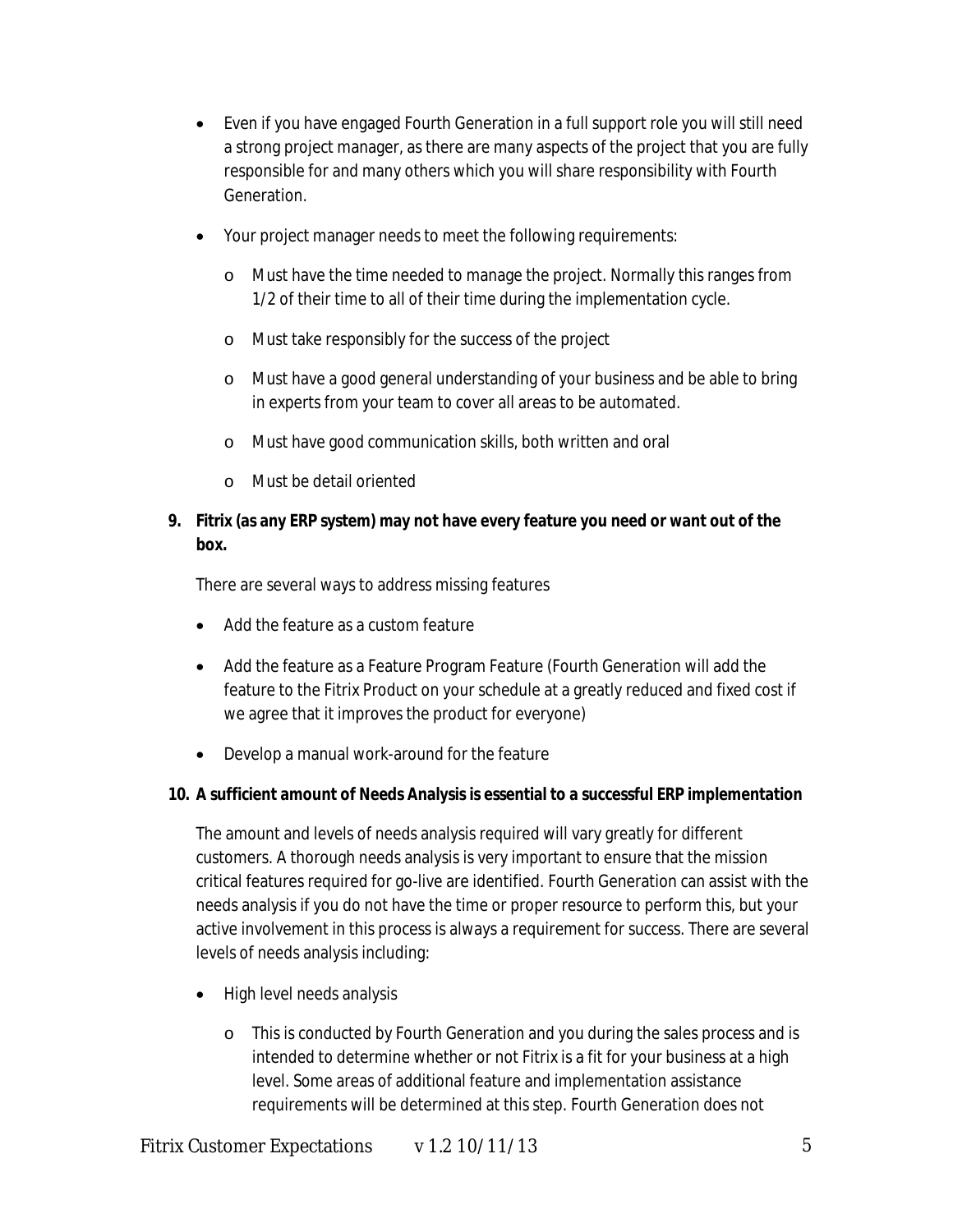charge for this as it is part of the sales process.

- o Your team needs to review the Fitrix software product to determine the level of fit, just as Fourth Generation is reviewing your business requirements.
- Basic needs analysis
	- o This is a requirement for any successful ERP implementation
	- o Fourth Generation or your team should conduct a basic needs analysis process where all ERP processes and documents are reviewed to determine how they will be implemented in Fitrix.
	- o If your team is conducting the basic needs analysis they will need to learn and study the Fitrix software to determine its ability to support your needs and any additional features required. Fourth Generation will be glad to supply software documentation and a trial copy of Fitrix for this purpose if you want to do this before making a purchase decision. Any support or training required from Fourth Generation would be fee based.
	- o This process usually takes between 1 and 5 days when conducted by Fourth Generation, longer when conducted by you as you are learning the Fitrix software at the same time.
	- o This process should identify any significant feature areas that will need to be addressed, but will not identify every feature issue or implementation issue.
	- o In smaller and less complex implementations this may be a sufficient level of needs analysis
	- o This is a fee-based service if FGSS is involved.
- Detailed needs analysis
	- o This is required for larger and more complex systems and especially when moving from a highly customized system
	- o The detailed needs analysis is an attempt to review every ERP software process and every ERP document in full detail to determine exactly how each process and each document will be implemented in Fitrix and develop a list of features and/or procedures or workarounds needed in detail.
	- o This process will typically take 5 days or more if conducted by Fourth Generation and longer if conducted by you.
	- o Even the most complete detailed needs analysis will not identify every feature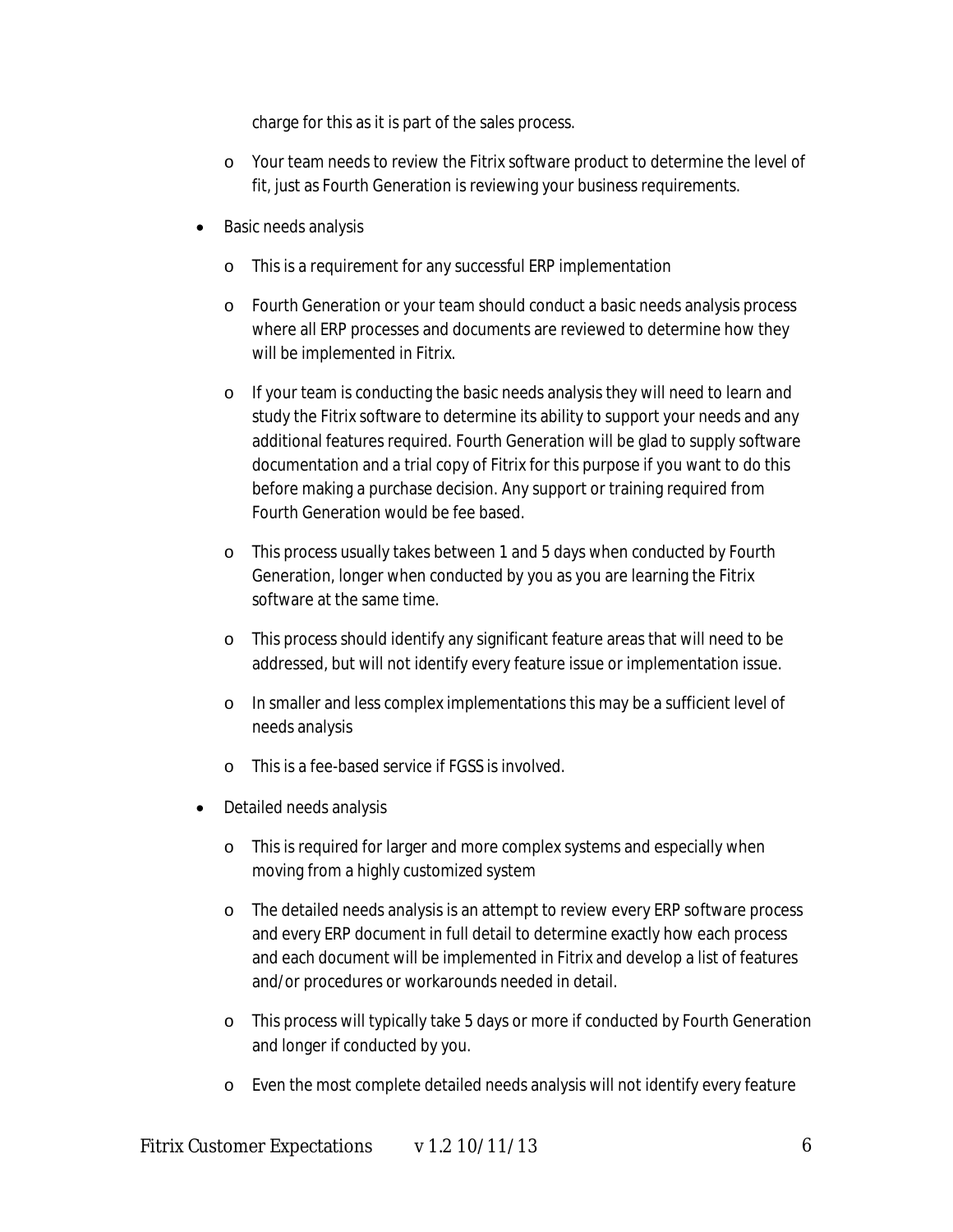or software issue that needs to be addressed to use the software. A successful detailed needs analysis will identify between 80% and 90% of these, the remainder will come to light later in the implementation and go-live processes. (see exception below for highly customized systems)

- o Any project that is experiencing significant increases in scope should stop and conduct a detailed needs analysis before continuing.
- o This is a fee-based service if FGSS is involved.

# **11. Fourth Generation cannot determine all of your implementation assistance requirements up front.**

- Much of this depends on the capabilities, style and availability of your team.
- We are available to help you set an initial budget for implementation assistance.
- **12. ERP systems and your unique business requirements are, by definition, very complex. Our goal is to deliver to you a live functioning system to meet your defined requirements, but this complexity makes it impossible for Fourth Generation to fully guarantee that we will address every aspect of your short-and long-term business needs at a pre-agreed cost or timeframe.**
	- We have a very good track record of quoting and delivering individual tasks and features once they are identified and defined.
	- A successful implementation depends on you to identify and define your unique business requirements in detail and confirm that any designs or plans made by us will address these requirements.
	- Customers sometimes expect that, if we meet you and get to know your business, that we have taken responsibility during that time to fully identify all requirements for features and even support of your team so that we can provide a final cost and timeframe. While it is important for us to learn as much about your business and team as possible and point out requirements and issues that we see, we will never know your business or team at the full level of detail that you know it and it is up to you to make sure that all of the features and support has been identified and quoted by us where you want our assistance.
	- An excellent way to make sure customizations are successful are for your team to develop a collection of "use cases" that are critical for your business. These are the situations in your day-to-day operations that must be addressed and handled correctly by any customizations. If identified up front, we can make sure these are included in the design scope and quote appropriately.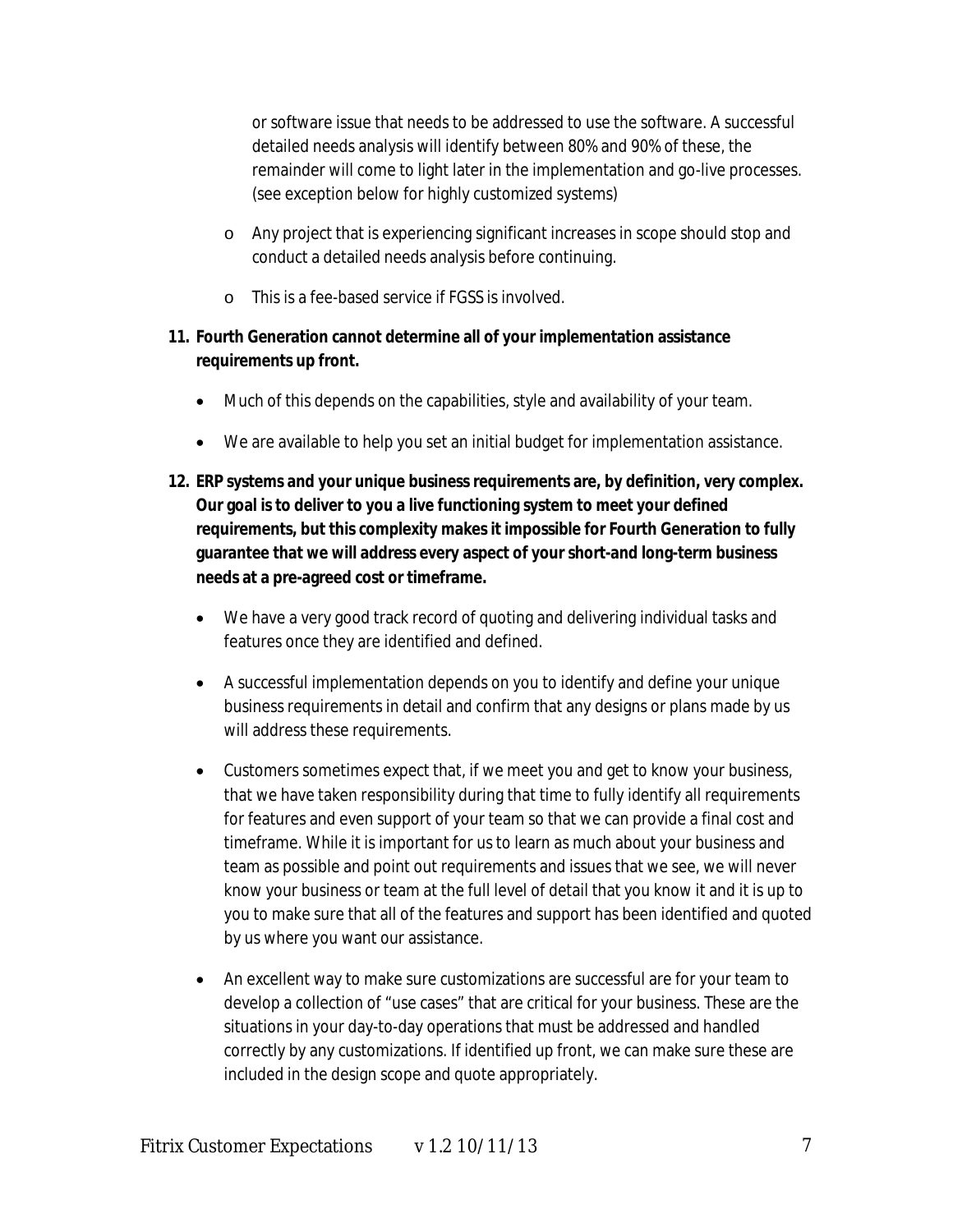#### **13. Address only your Mission Critical customizations before go-live:**

We strongly recommend that, before going live on your Fitrix software, you make only the customizations without which you cannot operate your business and that you keep a strong discipline around this goal. Only when you begin using your Fitrix software will you fully understand where it meets and does not meet your business requirements. You will find that some wish list customizations you thought you needed are not needed because the system addresses the issue in another way. You will also discover areas of your business that Fitrix does not fully address that you will want to address with customizations. If you address these non-mission critical customization requirements before going live, you will spend your time and money less wisely and delay your go live, which typically is where you will achieve the greatest gain. Fitrix is designed to be easily customized for the life of the software; you will have the full ability to add customizations after going live.

#### **14. Custom Feature Scope Creep**

If you decide to implement a customized software solution, there will be no limit to ideas for customizations and improvements. If you do not measure each of these against the "mission critical" test you may delay your go-live indefinitely and completely lose control over your deadlines and budget as you chase after the perfect system and then attempt to further perfect that!

#### **15. Data Conversion recommendations**

- Your data conversion effort can range from simple conversions of a few key tables and current activity only, to large projects where most of the data is converted including history. Some data areas become much more difficult to convert as issues are discovered, such as inconsistent data or complex differences between your current system and Fitrix, requiring complex data mapping. It is a good idea to reevaluate your data conversion effort as you go to make sure that you are not exceeding your budget and return on investment if the conversion becomes more difficult in some areas of the data.
- Fourth Generation provides a data conversion planning guide to help you determine and plan your data conversion effort. It may be more cost effective to retain your legacy system for a few years for accessing history than to convert the data to Fitrix.
- You can always convert history later if you decide you need it, the cost is about the same.
- If you can easily re-key a dataset, don't implement an automated conversion process for it.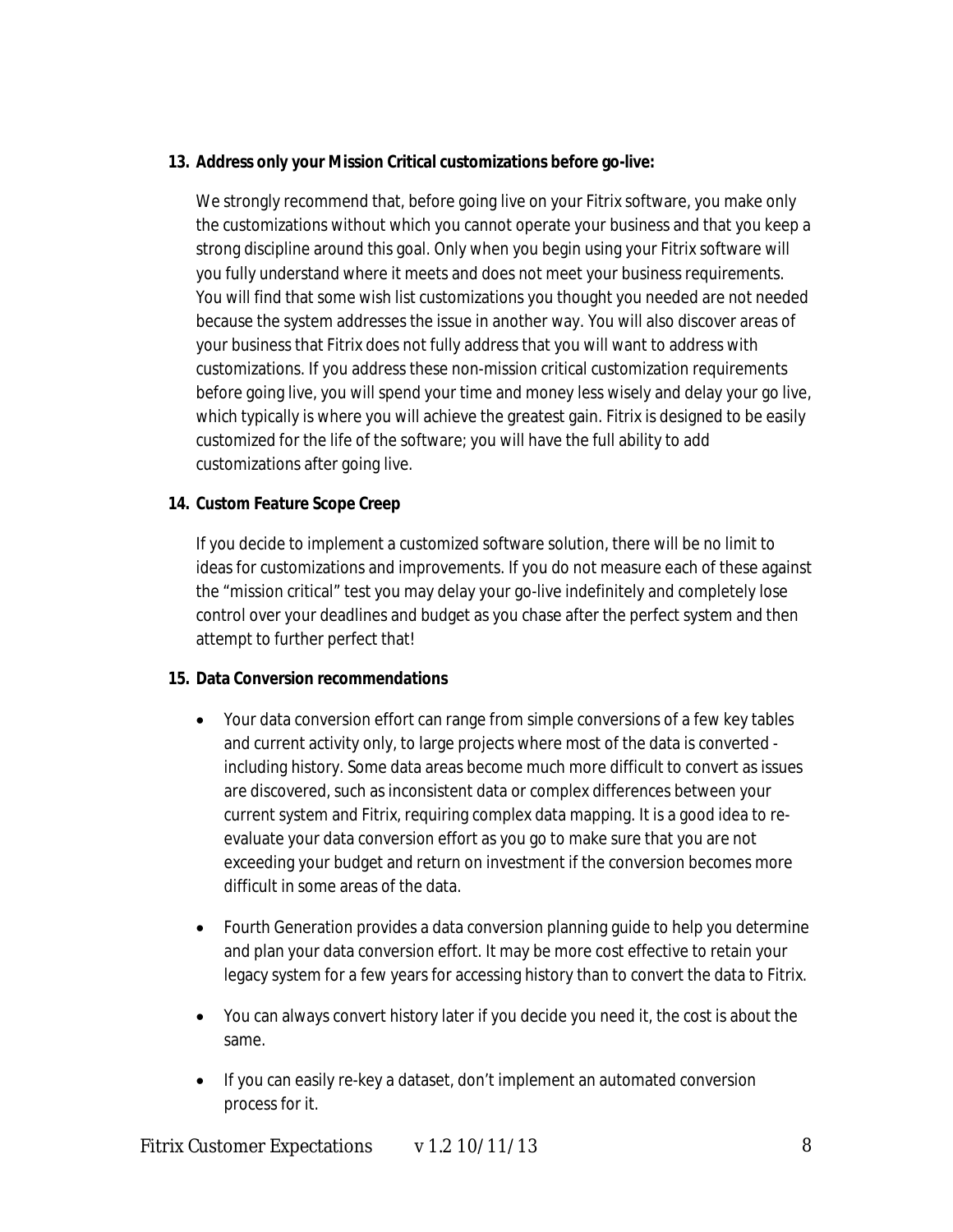# **16. Fourth Generation cannot estimate the cost of your data conversion, but we can help you set an initial budget.**

There are many uncertainties with your data conversion:

- How much clean up does your data require?
- How closely does it map to Fitrix?
- How much support will your team need in using the Fitrix data import utilities?
- How large is your data?
- How difficult will it be to get your data out of your current system?

Fourth Generation will work with you help you determine an initial budget for support from us for your data conversion effort; but we cannot provide a final estimate of the time required as the exact scope can rarely be established clearly up front.

#### **17. Software Updates and Upgrades:**

We are constantly improving and extending the Fitrix software. These improvements are made available to our customers in two ways:

- 1. We are continuously publishing patches for bugs and new features for the current version, and for critical bugs in the prior version. (Updates).
- 2. Major version releases, typically every 18 to 36 months (Upgrades)
- Updates include bug fixes and non-invasive new features.
	- o These are released on a continuous basis as they become available.
	- o We recommend that you apply all of our updates at least annually and you may prefer to apply these quarterly or even monthly.
	- o Occasionally we will release a high priority bug fix that we recommend be applied to your system(s) as soon as possible to avoid or correct a serious issue with your software.
	- o Updates are released as separate patches but new updates may build on past updates and therefore all updates need to be applied to your system in the order they were released. It is possible to apply only specific updates but this will require a programmer to understand the update and adjust it if necessary to be applied as a standalone update.
	- o Your Fitrix maintenance agreement provides you with access to the update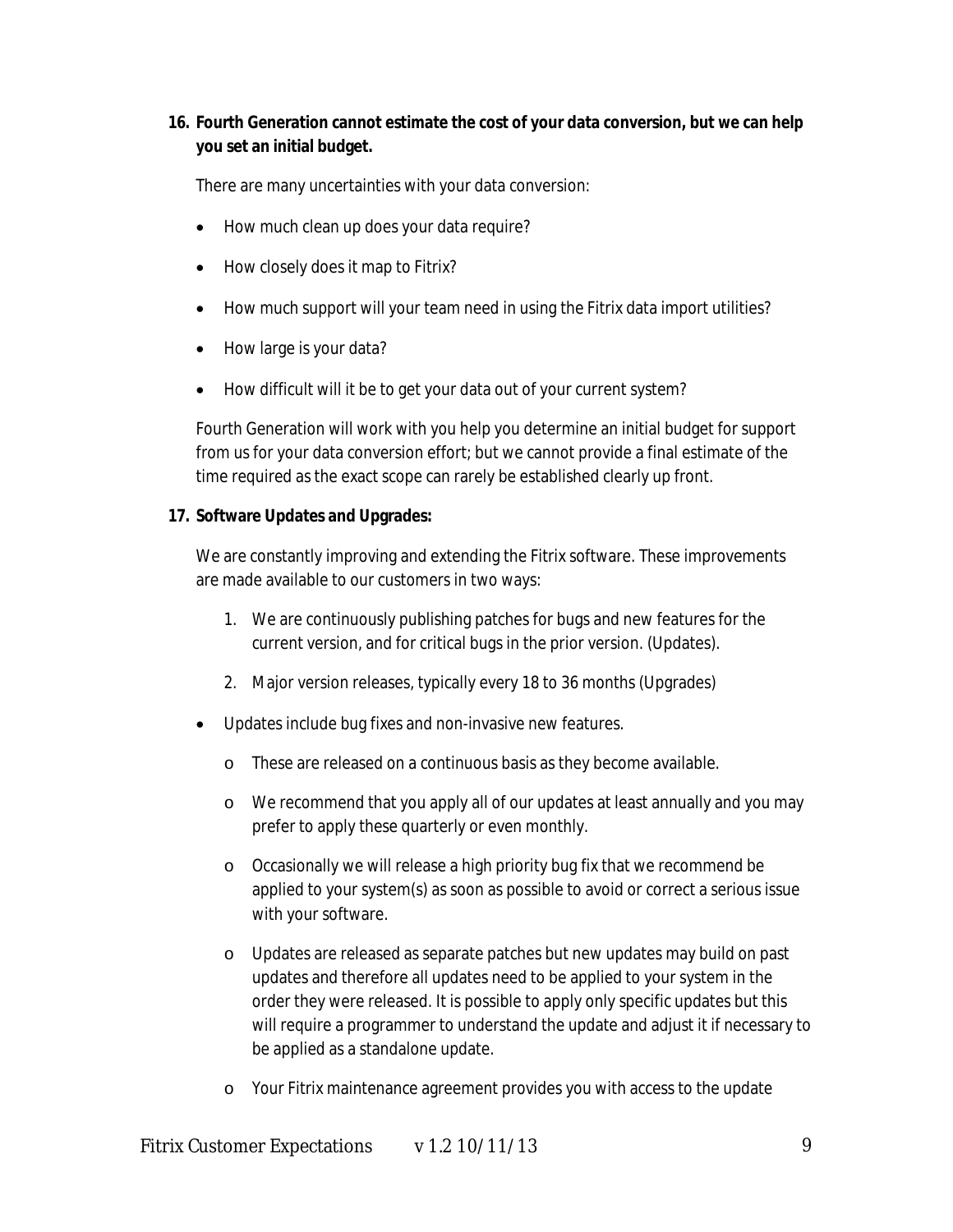media at no extra charge but does not include installation of the updates onto your system(s). Customers that have an I.T. staff with Fitrix VDT and Genero 4GL programming expertise will typically use their I.T. staff to apply these updates.

- $\circ$  You may contract with Fourth Generation to apply your updates, this is a billable activity and we will provide you with a quote. It typically takes between 4 and10 hours to apply all updates to a system with no customizations each time a large block of updates are applied. (i.e. 10 hours if done only once a year, or 4 hours each quarter if done quarterly). For customized systems, a programmer will need to analyze the impact of each update on your customizations and make program code adjustments where this impact occurs. The effort for customized systems is typically 2 or 3 times that for a non-customized system, depending on the nature and quantity of customizations.
- o The reason that FGSS charges you for applying updates rather than including this in the maintenance fee is that the effort varies depending on your customization level, and some customers perform this service themselves.
- Updates during new implementations
	- o When you are implementing a new Fitrix system you will need to determine the update schedule that meets your needs and budget for this.
	- o When the software is initially installed, all updates should be applied
	- o If it will be more than three months between installing Fitrix and going live on Fitrix you should consider 'reving up' all new updates before going live.
	- o For a larger implementation and especially if Fourth Generation is building feature program additions for you (which are released as updates), you may need to budget for several update 'rev up' during your implementation.
- Upgrades are new versions of Fitrix:
	- o Fourth Generation releases Upgrades (new versions) approximately every 18 to 36 months
	- o Upgrades include all previously released updates
	- o Upgrades also include new technologies and features that are not easily delivered as Updates.
	- o Upgrades require that you install the entire new version of Fitrix on your server (beside the existing version of Fitrix or on a new server) and then migrate your customizations and data to the new version of Fitrix.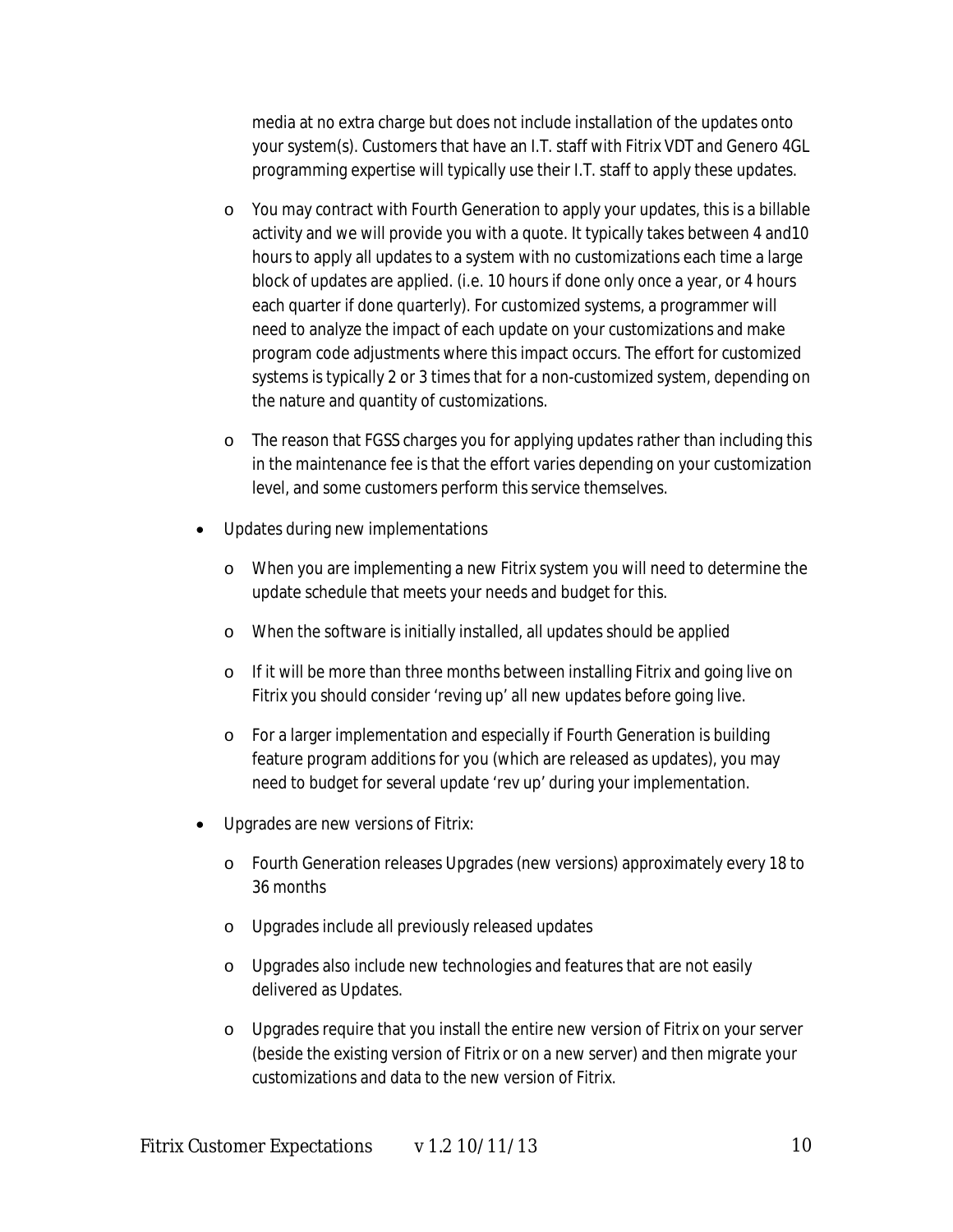- o Your Fitrix maintenance agreement provides you with access to the Upgrade media at no extra charge but does not include installation of the Upgrade onto your system(s). Customers that have an I.T. staff with Fitrix VDT and Genero 4GL programming expertise will typically use their I.T. staff to install the Update and perform the migration
- o You may contract with Fourth Generation to install your upgrade, this is a billable activity and we will provide you with a quote.
	- It typically takes between 15 and 20 hours to install an update for a system with no customizations
	- For a customized system, add another 10 hours plus 15% to 35% of the original effort that was required to create the customizations. A VDT/Genero programmer will need to reapply all of your customizations to the new version, which usually requires some code changes to your customizations, and all customizations will need to be retested. This can vary widely depending on the nature of your customizations.

## **18. Optional Fitrix services:**

When we provide a proposal for Fitrix software, we attempt to list common optional services so you will be aware that these services are available but have not been included in the price of the proposal. Please review these and discuss them with us so that you understand what they are for and can decide if you need them and who will install/implement them. If you want Fourth Generation to perform any of these services, let us know and we will adjust your Fitrix proposal to include them or prepare a supplemental quote for these.

## **19. Billable Services**

- All T&E (time and expense) services are billed at actual cost, if there is a service in your proposal that you complete on your own or for any reason don't need, as long as we don't perform the service you will never be billed for it as no time will be logged towards this service.
- Our T&E billing to you is based on the actual timesheet entries of all team members, which is then reviewed by your project manager and our professional services manager.
- All T&E services are estimates; we do our best to estimate within 25% (+-25%) of actual costs (occasionally we may indicate a wider range). You will be billed actual cost and we will notify you in the event it looks like we are going to exceed 125% to give you the opportunity to redefine the project, approve an extension of the budget, or cancel the project (we cannot refund the work done if cancelled).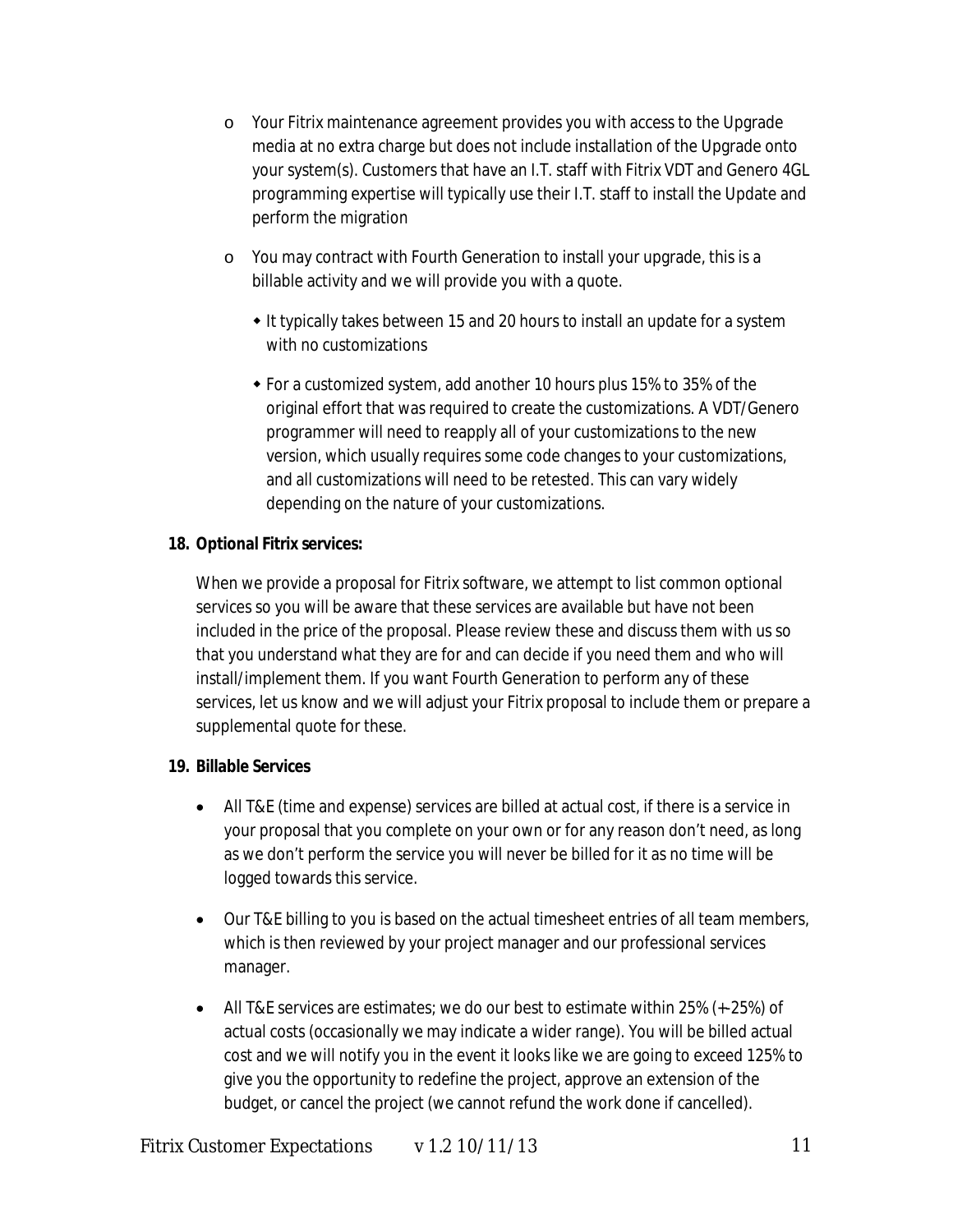Our commitment to you is to staff your project with highly qualified professionals that are fully trained in the core competencies, technologies, and products we are offering to you. In most cases we use only senior level professionals with 10+ years in the business and 5+ years with our technologies and products.

# **20. The Software Development Cycle – why we charge you for fixing bugs in your custom software:**

- The way we develop custom software is as follows:
	- 1. Determine the requirements (needs analysis)
	- 2. Prepare a design document based on the requirements
	- 3. Refine the design document and get approvals
	- 4. Coding develop the feature per the design
	- 5. Bench testing the coder will test for bugs during and immediately after coding
	- 6. Unit testing the tester or designer will test the code for conformance with the design and bugs
	- 7. System testing the tester or designer will test the code with any other custom code and also with the related packaged code for conformance with the design and bugs.
	- 8. The software will be delivered to you for inspection and approval.
	- 9. If the software is a small modification the next two steps will not apply
		- a. User acceptance testing you will test the software with your users for conformance with the design and bugs and also to confirm that the design as approved works "in the real world"
		- b. Parallel testing you will test the software in live use for conformance with the design and bugs and also to confirm that the design as approved works "in the real world"
	- 10. During each of the above steps, as bugs or any issues are found, they are addressed
	- 11. Live use
	- 12. Most bugs and issues will have been identified and addressed before the live use step but a few will not be found until this point. These will be addressed and the software updated.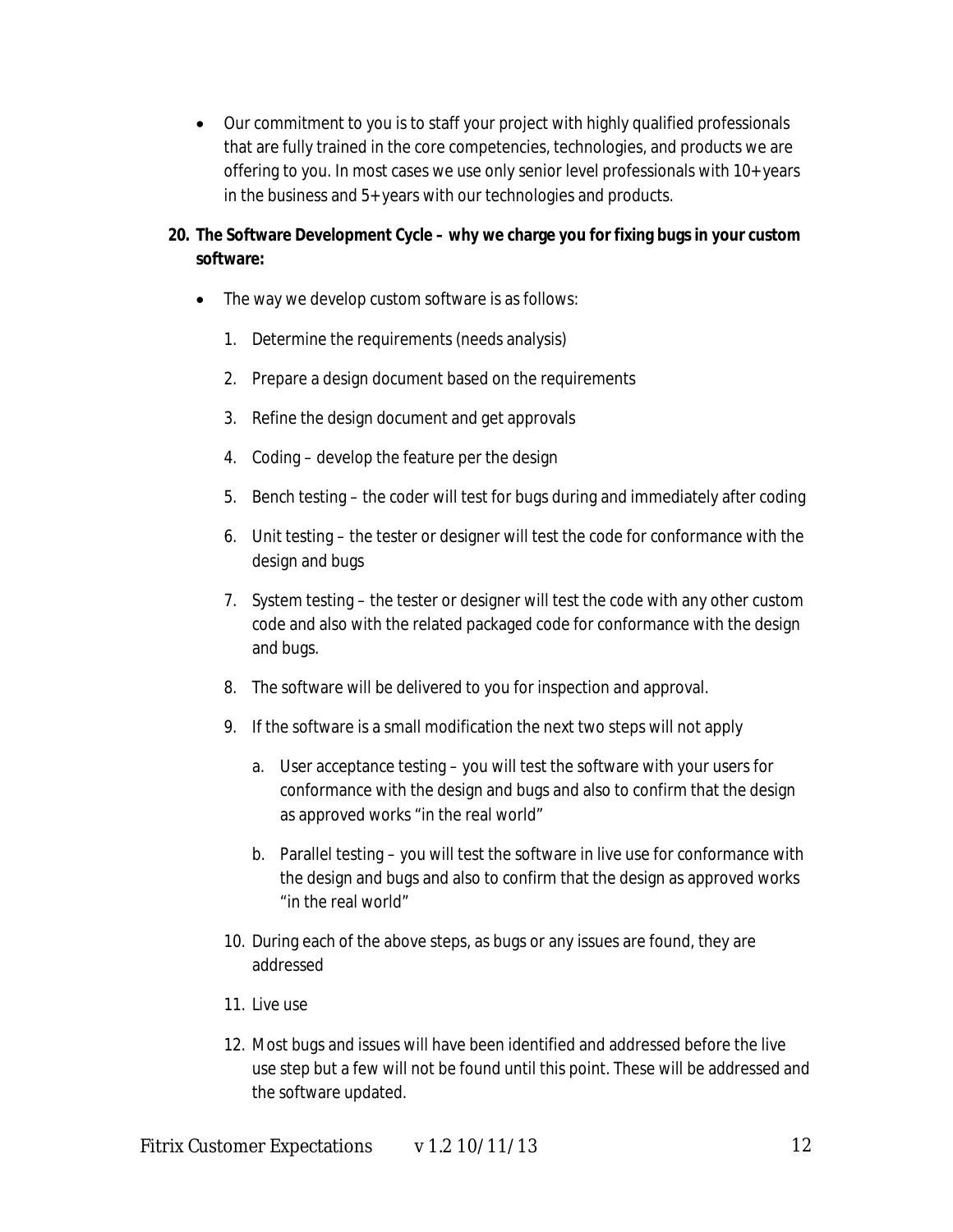- 13. There are some types of bugs and issues that are very difficult to test for and identify before live use. For example issues that require a heavy load on the system, or issues that are based on rare circumstances or a chain of events that no one considered testing for, or very complex or very invasive features.
- While it is impossible to ever be completely sure that all bugs and issues have been found before live use, the more testing that is done in the earlier steps, the fewer bugs and issues that will come out during live use. There is a trade off here in that at some point it becomes less costly to experience a few bugs and issues during live use and address them including any data cleanup than to keep testing against the "law of diminishing returns"
- All of the steps above, including finding and fixing bugs during live use and cleaning up any data issues caused by the bugs are required for developing custom software and comprise "the software development cycle."
- We include time for all of these steps in our estimates and we bill 100% of the actual time it takes to design, develop, deliver and fully stabilize custom software.

# **21. Standard Billing Rate:**

Fourth Generation offers a single 'standard' billing rate for most projects. Rather than charging a different rate for every person and role involved in your project, we bill a standard rate that is an average of these rates. This allows you to easily engage our entire team for your project, using the right team member for each facet without the need for constant approvals and complex quoting. In rare cases where the Fourth Generation services are skewed heavily towards a higher or lower cost team, we will quote and charge individual rates. As Fourth Generation's team is heavily slanted towards senior level staff, it is very unusual for the individual rates to result in a lower cost for a project.

## **22. Midrange software requires I.T. support:**

- Fitrix is a midrange software product intended for businesses with 5 to 100+ users with complex business requirements and the need to process large amounts of data and scale. Fitrix requires far less I.T. support than most other midrange ERP packages; but there are still duties and I.T support is required. Fourth Generation can be hired to perform many of these duties for you if you have limited staff or for duties that it makes more sense to outsource.
- There are duties that either do not occur or can be performed by end users on mass market pc products but require I.T. staff support on midrange systems. Such duties include:
	- o Applying software patches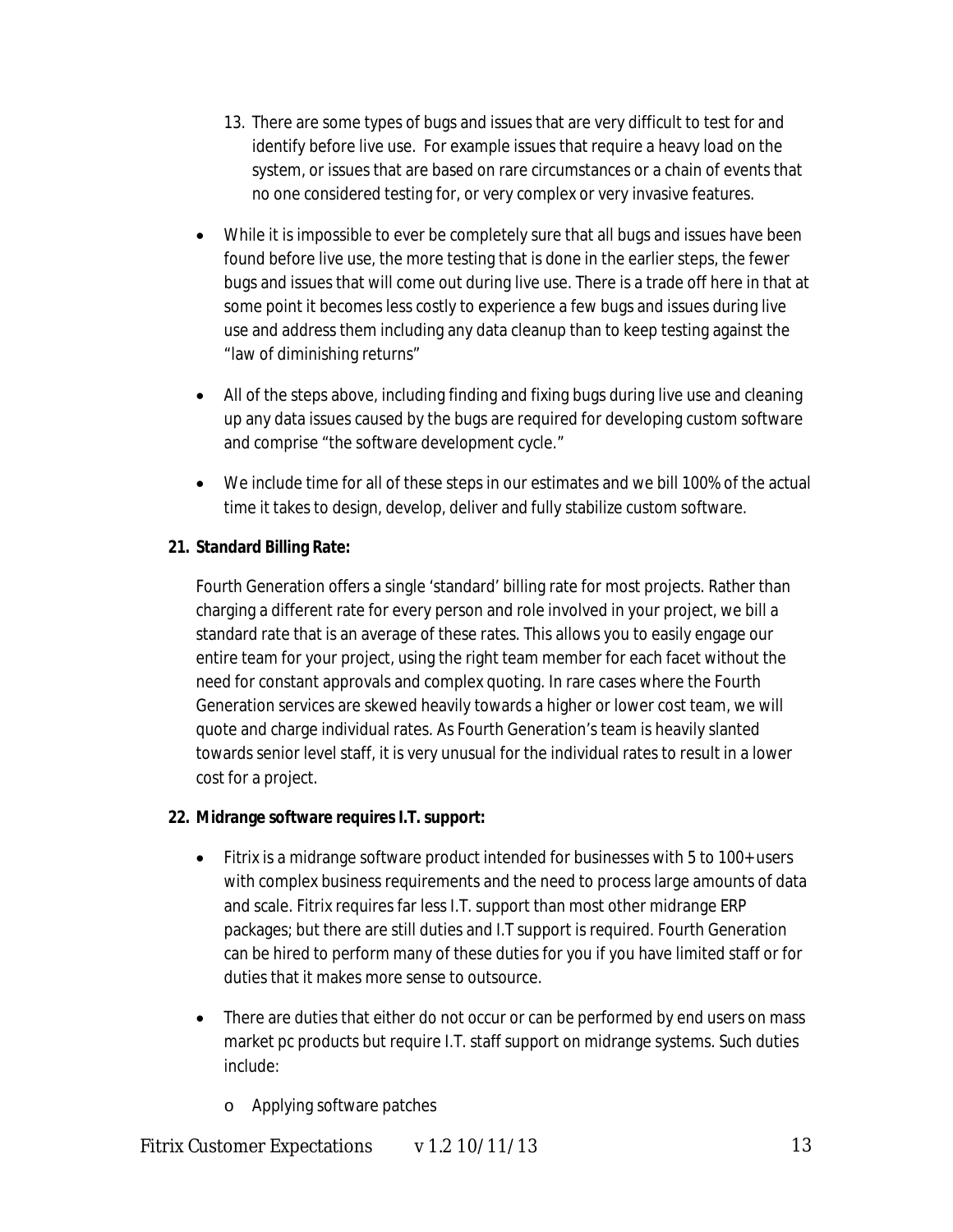- o Repairing data caused by user errors (rather than reverting to a backup and rekeying data)
- o Repairing data caused by software bugs or issues (rather than reverting to a backup and rekeying data)
- o Database performance tuning and maintenance
- o Database expansion
- o Other miscellaneous I.T. duties

# **23. Fourth Generation does not support hardware, operating systems, or hardware devices such as printers:**

- Fourth Generation will provide complete support (maintenance and professional services) for the entire software stack that comes with Fitrix including the Informix database, the Genero 4GL and tools, the Fitrix tools, the Fitrix application software, and all scripts, utilities, and anything else that we supply on the Fitrix complete media.
- You will need to provide qualified I.T. staff or third-party contractors for all hardware, network, and operating systems issues; and must make sure that you have the ability to meet the hardware, network ,and operating system requirements that we publish on our website for Fitrix.
- We do make an exception and offer a service to install and configure certain Linux pre-requisites for Fitrix.

## **24. You are responsible for final testing of any software customizations we create for you:**

- Fourth Generation will perform "bench testing," "unit testing," and "systems" testing" of all customizations we create for you; but we will not and cannot conduct any field testing. Field testing requires actual users of the software to test each area of the software to confirm results and identify any shortcomings.
- You are also responsible for identifying any bugs or issues in the software during parallel testing and confirming that every area of the software is operating properly.
- Fourth Generation can be engaged to assist you with the planning and execution of these steps, but final confirmation and approval that the software is functioning properly is your responsibility.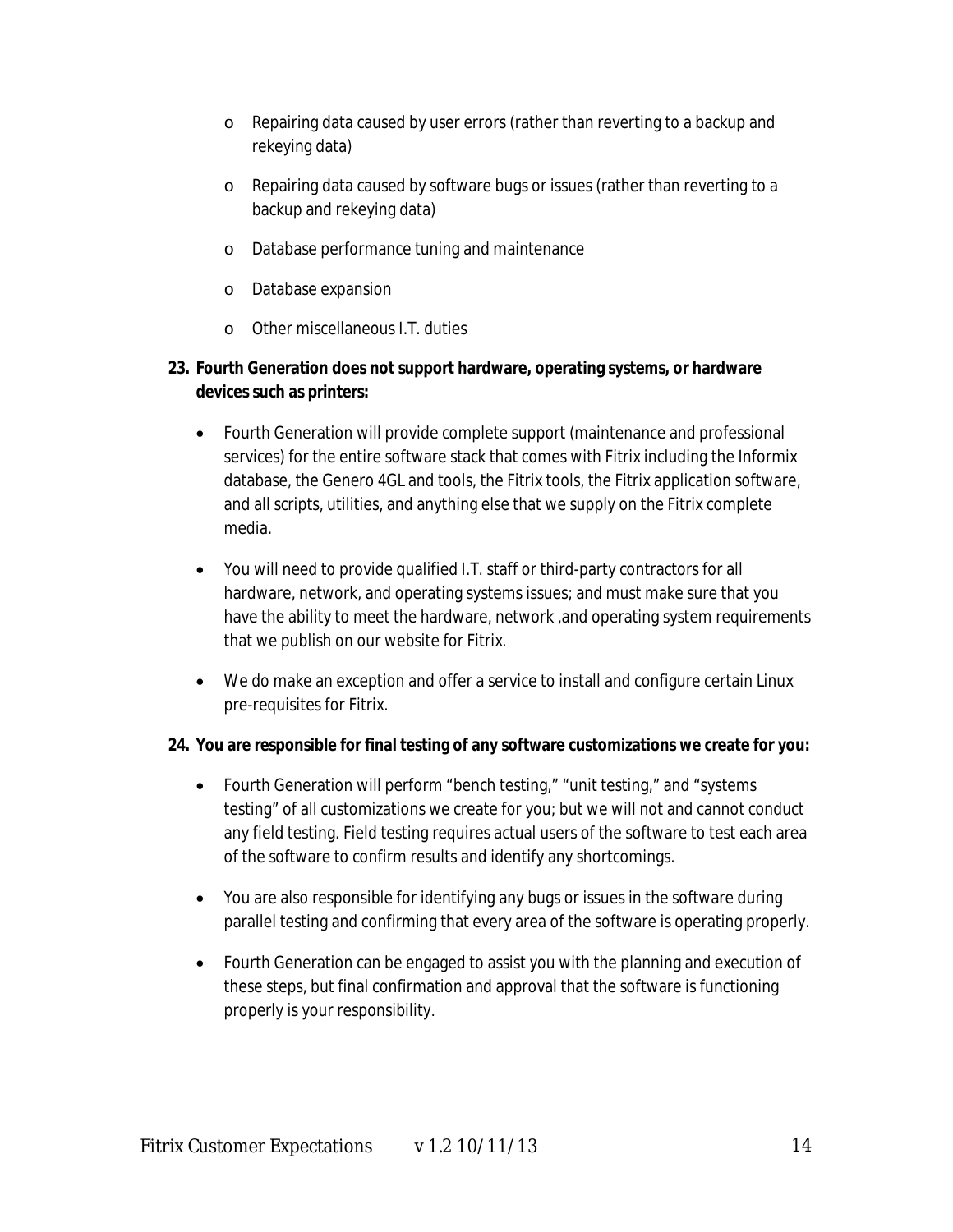#### **25. User Acceptance Testing**

- We strongly advise you to conduct user acceptance testing of your Fitrix software before attempting to go live.
- You should have your users perform 100% of their business processes using the Fitrix software before going live so they can learn how Fitrix works, confirm how they will use Fitrix, and identify an areas that need addressing through customizations, features, workarounds, or procedures you develop.

## **26. Parallel Testing**

- We strongly advise you to perform a successful parallel test of Fitrix for a minimum of one week before going live on Fitrix. One week is the minimum recommendation, many companies will run a parallel for up to one month, and some even longer).
- This is the only way to confirm that your users and the software are ready.
- Parallel testing will identify your readiness in every area including
	- o Training of your staff
	- o Data conversion is accurate and complete
	- o Your procedures for using Fitrix and how each of your business processes will be implemented are accurate and complete
	- o Any missing features identified and determination of how they will be handled
	- o Hardware, networking, and system performance are acceptable for live use.
- Most businesses will conduct several rounds of parallel testing before going live, each round will identify a set of issues to be addressed.
- Parallel testing means that you involve all of your users in processing 100% of your data and business processes for the duration of the parallel in Fitrix, while continuing to fully operate your current software.
- Often the first parallel test will be for one day or even just part of one day only, subsequent tests may be longer until you are ready for your final parallel test.
- If you run a successful parallel test for a week or more and everything is running smoothly, simply stop using your old system and you will be live on Fitrix with a minimum of disruption and surprises.
- The ideal parallel process is to process 100% of your data through Fitrix for one full month so that all month-end processes can be confirmed and balanced.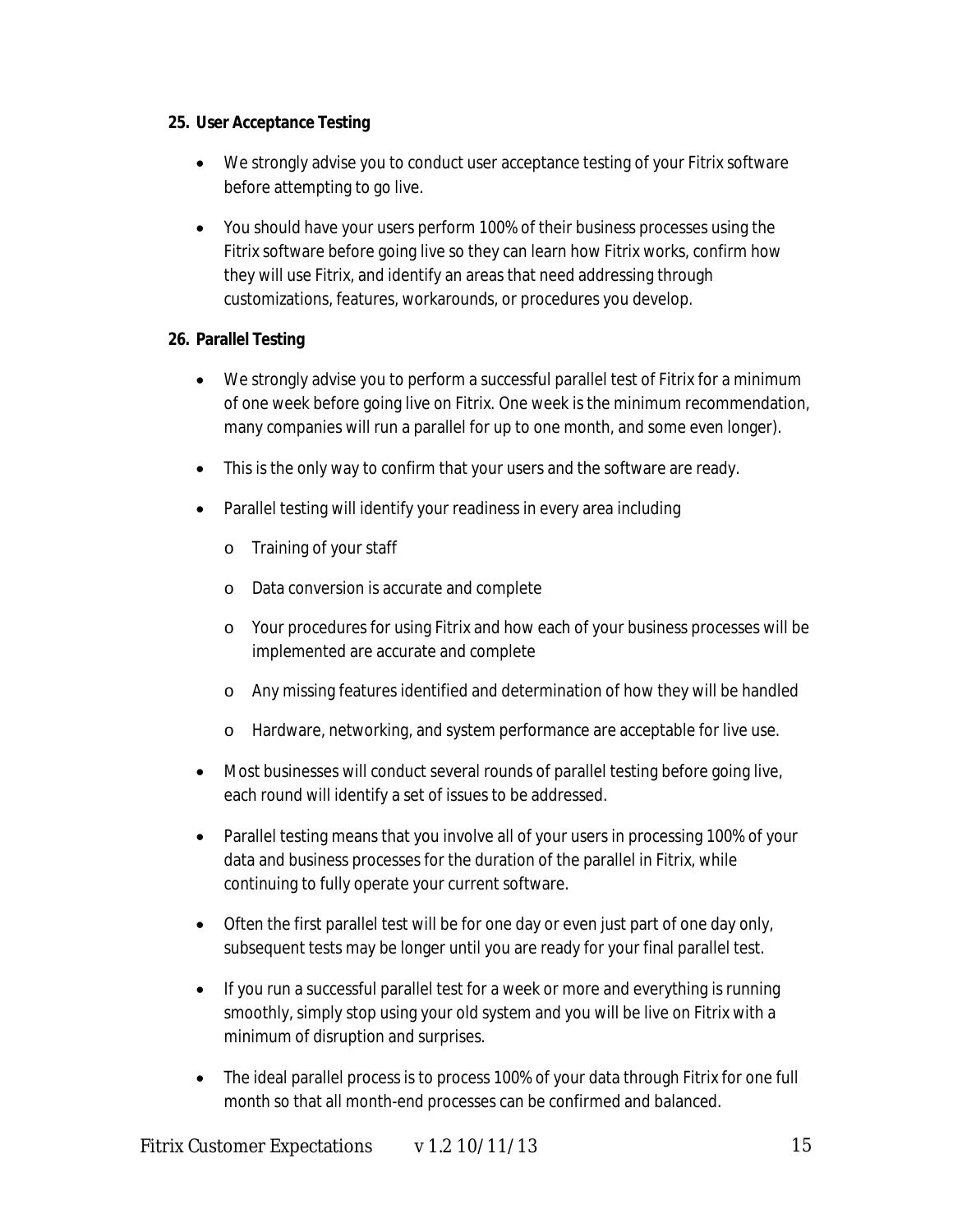- While it is always best to conduct a full parallel test, it is also possible to parallel different areas of Fitrix at different times so that your entire staff is not doing double duty at the same time. Even so, the final parallel needs to be everyone at once, if it goes well, just keep going, otherwise stop the parallel, address the issues and try again.
- It will always cost less, take less effort, and be less disruptive to your business to go through the parallel process than to skip it and just cut over and deal with the surprises.

#### **27. Addendum for highly customized systems:**

If you are coming from a highly customized software system or are planning a Fitrix implementation that is highly customized, you will need to read and sign the document "Fitrix Customer Expectations – Addendum for Highly Customized Systems."

#### **28. Help desk hours of operations**

- The Fitrix help desk is available from 8:30 AM to 5:30 PM ET
- A 24x7 help desk service level is available at additional cost, please contact your Fitrix sales representative for details.
- For full details, see the "Fitrix Software Maintenance Agreement"

## **29. Fitrix Professional Services personnel hours of operation and after hours work**

- Your Fitrix professional services team is available from 8:30 AM to 5:30 PM ET when working remotely from our offices, or for your standard business hours based on an eight-hour work day plus a lunch break when working from your offices.
- At times, your Fitrix professional services team members may continue working after 5:30 or may work outside of the standard hours of operations at their own discretion and, if so, the standard hours rate will continue to apply; but the team member(s) are under no obligation to perform this unscheduled, after-hours work.
- If you need access to your Fitrix professional services team after hours, please schedule this with your Fitrix project manager or sales representative. Scheduled after-hours work must be approved in writing and will be billed as follows:
	- o Regular non-business hours: 1.5 times regular hourly rate
	- o Holiday: 2 times regular hourly rate
	- o Double shift (more than 8 hours straight work): 2 times regular hourly rate